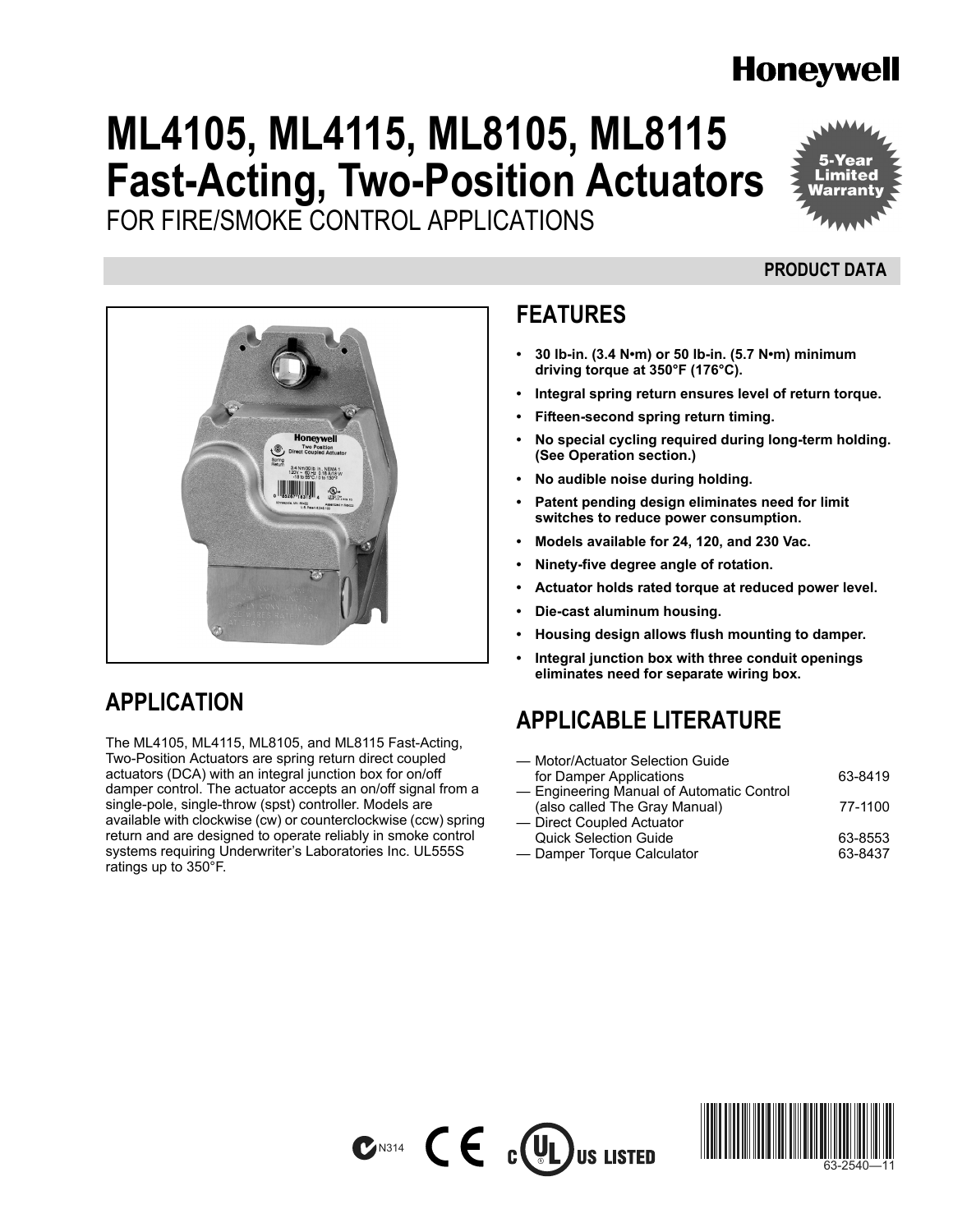## **SPECIFICATIONS**

**Models:** See [Table 1](#page-1-0).

**Dimensions:** See Fig. 1.

**Minimum Damper Shaft Length:** 1-3/4 in. (45 mm).

**Device Weight:** 5 lb (2.3 kg).

**Stroke:**  $95^\circ \pm 3^\circ$ , mechanically limited.

**Electrical Ratings:** See [Table 1.](#page-1-0)

#### **Electrical Connections:**

- ML4105A,B, ML4115A,B, ML8105, ML8115: Two color coded 16 in. leads; includes ground screw.
- ML4105C1008, ML4105D1007: Terminal block and ground screw with option for connecting thermal switch.
- ML4105C1016, ML4105D1015, ML4115C,D: 1m appliance cable.
- Three 7/8 in. holes for conduit connections (fittings not included).
- **Mounting:** 3/8 to 1/2 in. square or round damper shafts. Actuator can be mounted with shaft in any position. Secure hub to shaft with:
	- ML4105A,B, ML8105: Four 1/4-28 UNF set screws. Use 1/8 in. Allen wrench to tighten set screws.
	- ML4105C,D: Four 3 mm set screws. Use 3 mm Allen wrench to tighten set screws.
	- ML4115, ML8115: Two 1/4-28 UNF set screws. Use 1/8 in. Allen wrench to tighten set screws.

#### *IMPORTANT*

*Honeywell does not recommend using linkages with these actuators because side-loading of the output hub reduces actuator life.*

### **Temperature Ratings:**

Ambient: 0°F to 130°F (-18°C to 55°C). Shipping and Storage: -40°F to 140°F (-40°C to 60°C).

#### *IMPORTANT*

*The actuator is designed to meet UL555S standards at 350°F (176°C). The actuator must be tested with the damper to achieve this rating.*

**Humidity Ratings:** 5% to 95% RH noncondensing.

## **Noise Rating (Maximum):**

Driving Open: 65 dBA at 1m. Holding: 20 dBA at 1m (no audible noise).

### **Controller Type:**

ML4105A,B, ML4115A,B: Line voltage (120 Vac), two-position, spst (Series 40). ML4105C,D, ML4115C,D: Line voltage (230 Vac), two-position, spst (Series 40). ML8105, ML8115: Low voltage (24 Vac), two-position, spst (Series 80).

#### <span id="page-1-0"></span>**Table 1. ML4105, ML4115, ML8105, ML8115 DCA Models.**

|                | <b>Spring</b>              | <b>Power Consumption</b> |            | Torque                     | <b>Voltage</b>                  |
|----------------|----------------------------|--------------------------|------------|----------------------------|---------------------------------|
| Model          | Return<br><b>Direction</b> | Running                  | Holding    | in Ib-in.<br>$(N \cdot m)$ | Input<br>in Vac                 |
| ML4105A        | CCW                        | 0.20A, 18W               | 0.11A.9W   | 50(5.7)                    | $120 + 10\%$ .                  |
| ML4105B        | <b>CW</b>                  |                          |            |                            | -15%, 60 Hz                     |
| ML4105C        | <b>CCW</b>                 | 0.12A, 22W               | 0.08A, 10W | 50(5.7)                    | $230 \pm 10\%$ .                |
| ML4105D        | <b>CW</b>                  |                          |            |                            | 50/60 Hz                        |
| <b>ML4115A</b> | CCW                        | 0.18A, 18W               | 0.11A, 9W  | 30(3.4)                    | $120 \pm 10\%$ ,                |
| ML4115B        | <b>CW</b>                  |                          |            |                            | 60 Hz                           |
| <b>ML4115C</b> | CCW                        | 0.13A, 18W               | 0.10A, 11W | 30(3.4)                    | $230 \pm 10\%$ ,                |
| <b>ML4115D</b> | <b>CW</b>                  |                          |            |                            | 50/60 Hz                        |
| ML8105A        | CCW                        | 20 VA                    | 8 VA       | 50(5.7)                    | 24                              |
| ML8105B        | <b>CW</b>                  |                          |            |                            | $+20\%$ , $-10\%$ ,<br>50/60 Hz |
| ML8115A        | CCW                        | 16 VA                    | 8 VA       | 30(3.4)                    |                                 |
| <b>ML8115B</b> | <b>CW</b>                  |                          |            |                            |                                 |

### **Torque Rating (at rated voltage):**

Typical Holding:  $100$  lb-in. (11.3 N $\cdot$ m). Spring Return: ML4105, ML8105: 40 lb-in. (4.5 N·m). ML4115, ML8115: 30 lb-in. (3.4 N·m). Stall Maximum: ML4105, ML8105: 240 lb-in. (27 N•m). ML4115, ML8115: 150 lb-in. (17 N•m). 350°F Driving: ML4105, ML8105: 50 lb-in. (5.7 N•m). ML4115, ML8115: 30 lb-in. (3.4 N·m).

## **ORDERING INFORMATION**

When purchasing replacement and modernization products from your TRADELINE® wholesaler or distributor, refer to the TRADELINEÆ Catalog or price sheets for complete ordering number.

If you have additional questions, need further information, or would like to comment on our products or services, please write or phone:

- **1.** Your local Honeywell Automation and Control Products Sales Office (check white pages of your phone directory).
- **2.** Honeywell Customer Care
	- 1885 Douglas Drive North
	- Minneapolis, Minnesota 55422-4386

In Canada—Honeywell Limited/Honeywell Limitée, 35 Dynamic Drive, Toronto, Ontario M1V 4Z9.

International Sales and Service Offices in all principal cities of the world. Manufacturing in Australia, Canada, Finland, France, Germany, Japan, Mexico, Netherlands, Spain, Taiwan, United Kingdom, U.S.A.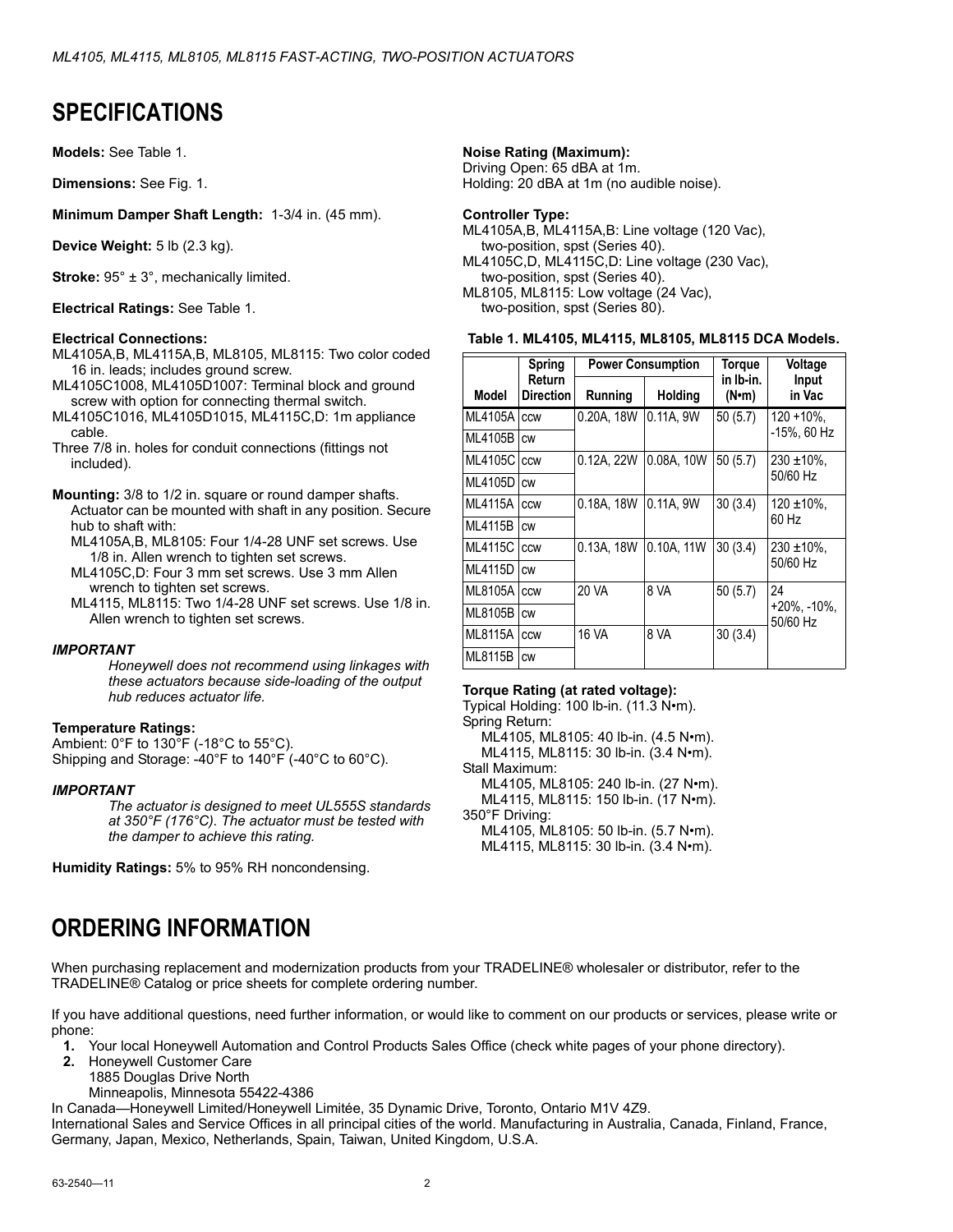### **Timing (At Rated Torque and Voltage):**

Drive Open:

ML4105, ML8105: 15 sec maximum, 14 sec typical. ML4115: 25 sec maximum, 18 sec typical. ML8115: 25 sec maximum, 22 sec typical. Spring Close: 15 seconds.

### **Cycling Requirements:**

- Prolonged holding-period (1 year) testing of these actuators has been performed with no spring return failures. The actuator and the internal spring are designed to require no special cycling during long-term holding.
- Honeywell recommends following all local, state and national codes for periodic testing of the entire smoke control
- system. Refer to National Fire Protection Association (NFPA) National Fire Codes®: NFPA90A, NFPA92A and NFPA92B for your application.
- NFPA recommends periodic examination of each fire/smoke damper (semi-annually or annually) to ensure proper performance.

**Design Life (at Rated Voltage):** 60,000 full stroke cycles.

**Approvals:** See [Table 2.](#page-2-0)

**Environmental Protection Ratings:** See [Table 3.](#page-2-1)

#### **Accessories:**

201391 Shaft Adapter for 3/8 in. shafts (not supplied with actuator).

205649 Mounting Bracket (not supplied with actuator). 32003532-005 Dual Auxiliary Switch Package

<span id="page-2-0"></span>

|                                                               | <b>ML4105</b> |                 |                             |                  | <b>ML4115C,D</b>  |  |
|---------------------------------------------------------------|---------------|-----------------|-----------------------------|------------------|-------------------|--|
|                                                               | A,B           | C1008,<br>D1007 | C1016,<br>D <sub>1015</sub> | <b>ML4115A,B</b> | ML8105,<br>ML8115 |  |
| UL/cUL                                                        | Χ             |                 | Χ                           | Χ                | Χ                 |  |
| UL873 Plenum<br>Rating, File No.<br>E4436; Guide<br>No. XAPX. | X             | Χ               | X                           | X                | Χ                 |  |
| <b>CE</b>                                                     |               | Χ               | Χ                           |                  | χ                 |  |
| C-TICK                                                        |               | Χ               | Χ                           |                  |                   |  |

**Table 2. Approvals.**

**Table 3. Environmental Ratings.**

<span id="page-2-1"></span>

| <b>All Devices</b> | ML4105C1008<br>ML4105D1007 | ML4105C1016<br>ML4105D1015<br><b>ML4115C.D</b> |
|--------------------|----------------------------|------------------------------------------------|
| NFMA1              | IP40                       | IP54                                           |



**Fig. 1. ML4105/ML4115/ML8105/ML8115 dimensional drawing in in. (mm).**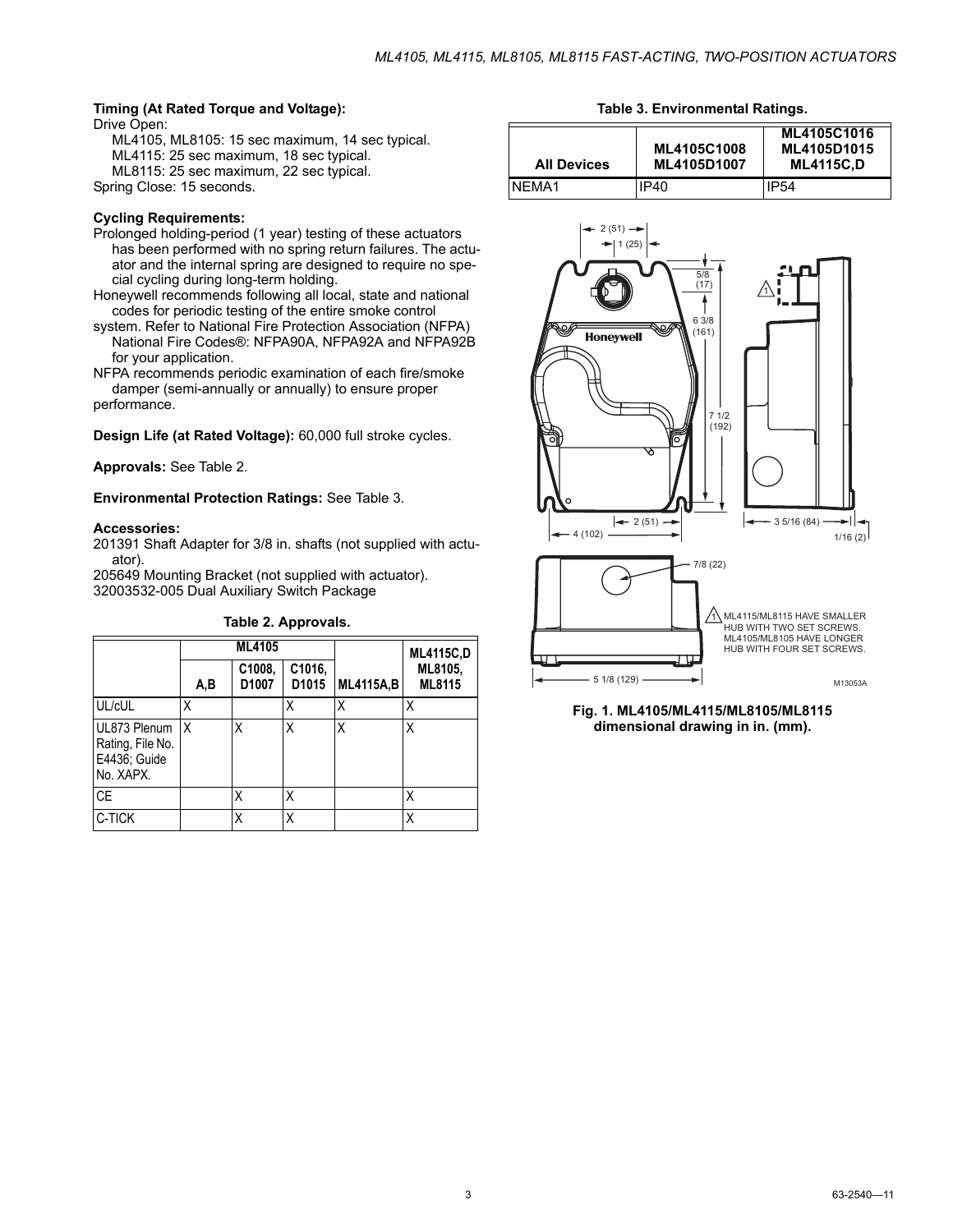## **INSTALLATION**

## **When Installing this Product...**

- **1.** Read these instructions carefully. Failure to follow them could damage the product or cause a hazardous condition.
- **2.** Check the ratings given in the instructions and on the product to make sure the product is suitable for your application.
- **3.** Installer must be a trained, experienced service technician.
- **4.** After installation is complete, check out product operation as provided in these instructions.

### *IMPORTANT*

*All wiring must agree with applicable codes, ordinances and regulations.*

# **WARNING**

**Electrical Power Hazard. Line voltage can cause death or serious injury and short equipment circuitry.** Disconnect power supply before installation.

# **CAUTION**

**Electrical Shock or Equipment Damage Hazard. Low voltage can shock individuals or short equipment circuitry.** Disconnect power supply before installation.

## **Location and Mounting**

The ML4105, ML4115, ML8105 and ML8115 DCA are designed to open a damper by driving the damper shaft in either clockwise  $\curvearrowright$  or counterclockwise  $\curvearrowleft$  direction. The actuator housing has two slots on the bottom that, with a 205649 Mounting Bracket, secure it flush to a damper box (see Fig. 2). When mounted correctly, these slots allow the actuator to *float* without rotating relative to the damper shaft.

# **CAUTION**

**Equipment Damage Hazard. Tightly securing actuator to damper housing can damage actuator.**

Mount actuator to allow it to float along its vertical axis.

NOTE: ML4105, ML4115, ML8105, and ML8115 Actuators are shipped in the fully closed position.



M13054A  $2\lambda$  ACCESSORY MOUNTING BRACKET IS NOT SUPPLIED WITH THE ACTUATOR.

#### **Fig. 2. Mounting actuator to damper housing.**

### **Preparation**

Before mounting the actuator onto the damper shaft, determine the damper shaft size (3/8 in. to 1/2 in. [10 mm to 13 mm]).

If damper shaft is 3/8 in. (10 mm) round or square, use part number 201391 Shaft Adapter *(not supplied with actuator)*. Place adapter opposite set screws (see Fig. 3).

NOTE: The damper shaft adapter centers a 3/8 in. (10 mm) damper shaft in the hub. Failure to use adapter can cause mounting screws to loosen. A 1/2 in. (13 mm) damper shaft does not require an adapter.



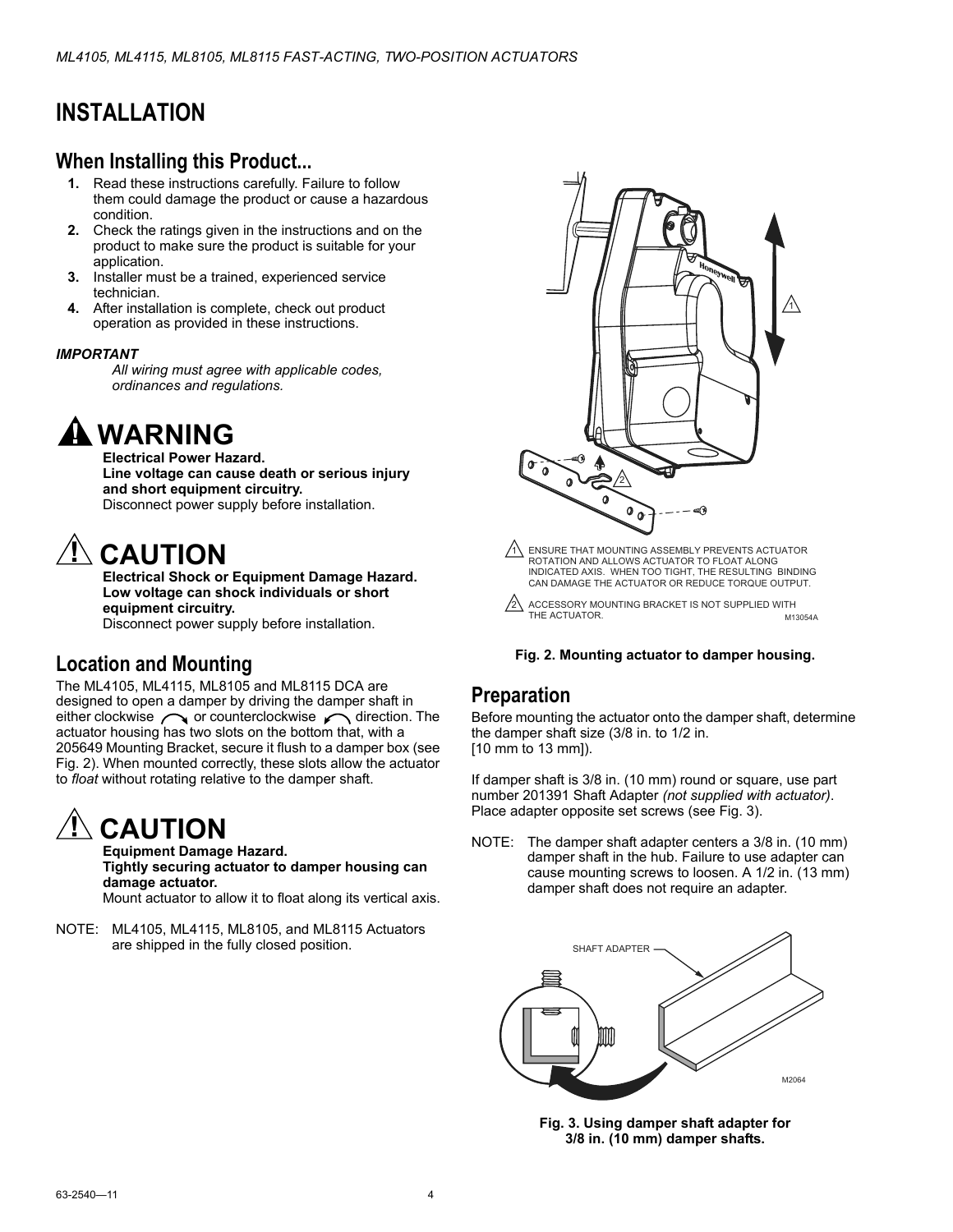## **Installation**



#### **Device Malfunction Hazard. Improper set screw tightening causes device malfunction.**

Tighten set screws with proper torque to prevent damper shaft slippage.

# $\Lambda$  CAUTION

#### **Actuator Damage Hazard. Using actuator as shaft bearing causes device damage.**

Use actuator only to supply rotational torque. Avoid any side loads to actuator output coupling bearings.

To install actuator, proceed as follows:

- **1.** Place actuator over damper shaft; and hold mounting bracket in place. See Fig. 2.
- **2.** Mark screw holes on damper housing.
- **3.** Remove actuator and mounting bracket.
- **4.** Drill or center-punch holes for mounting screws (or use no.10 self-tapping sheet metal screws).
- **5.** Turn damper blades to desired normal (closed) position.
- **6.** Place actuator and mounting bracket back into position and secure bracket to damper box with sheet metal screws.
- **7.** Tighten set screws securely into damper shaft using minimum 30 lb-in., maximum 60 lb-in. torque. Use 1/8 in. or 3 mm Allen wrench (see Specifications for details) to tighten set screws.

## **Wiring**

See Fig. 4 through [8](#page-4-0) for typical wiring diagrams.

# **WARNING**

**Electrical Power Hazard.**

**Line voltage can cause death or serious injury and short equipment circuitry.** Disconnect power supply before installation.

# **CAUTION**

**Electrical Shock or Equipment Damage Hazard. Low voltage can shock individuals or short equipment circuitry.**

Disconnect power supply before installation.

### *IMPORTANT*

- *1. All wiring must comply with local electrical codes, ordinances and regulations.*
- *2. Voltage and frequency of transformer used with ML8105 and ML8115 must correspond with the characteristics of power supply and actuator.*
- *3. Use wires rated for at least 75°C (167°F).*



**Fig. 4. Typical 24 Vac wiring.**



**Fig. 5. Typical 120 Vac wiring.**



**Fig. 6. Typical 230 Vac wiring.**



**Fig. 7. 230 Vac terminal-strip wiring.**



<span id="page-4-0"></span>**Fig. 8. 230 Vac terminal-strip wiring with a thermal fuse.**

NOTE: Terminal strip included with ML4105C1008 and ML4105D1007.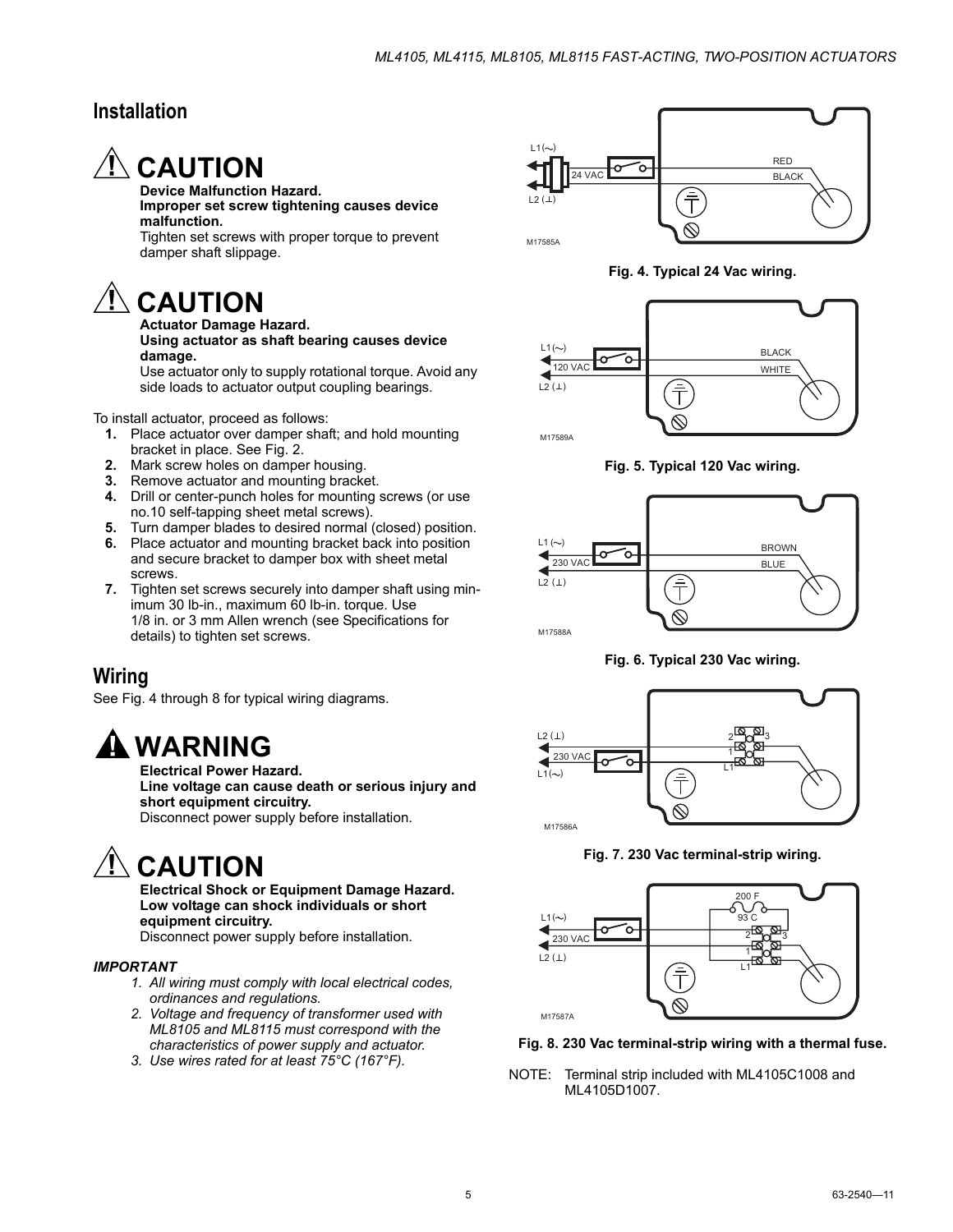# <span id="page-5-0"></span>**OPERATION**

The ML4105, ML4115, ML8105, and ML8115 DCA are designed for use in Smoke Control Systems. If power fails, the actuator spring returns to the 0° position. The actuator mounts flush with the damper box. The actuator drives from 0° to 95° and spring returns back to 0°.

### *IMPORTANT*

*For actuators with a product date code before 0527, a power break of less than two seconds can cause the actuator to spring-return 5 degrees or less and remain in place until a power break of longer duration. For actuators with a product date code of 0527 or after, a power break of any duration will cause the actuator to spring-return and be able to drive immediately when power is reapplied.*

The actuators are operated by an spst two-position controller. When using an spst two-position controller, the actuator drives to the damper fully open position when controller contact makes and spring returns to the damper fully closed position when controller contact breaks. The actuator drops to holding power level on detection of stall, independent of hub position.

## **Cycling**

The actuator and the internal spring are designed so that no special cycling during long-term holding is required. Honeywell recommends following all local, state, and national codes for periodic testing of the entire smoke control system. Refer to National Fire Protection Association (NFPA) National Fire Codes<sup>®</sup>: NFPA90A, NFPA92A, and NFPA92B for your application.

NOTE: The actuator is designed to operate for 30 minutes during a one-time excursion to 350°F (176°C).

# **CHECKOUT**

## **ML4105A,B and ML4115A,B (120 Vac model)**

- **1.** Check damper position.
- **2.** Connect 120 Vac to the black and white leadwires to drive the damper to the open position. The actuator should drive the damper.
- **3.** If the actuator does not run, remove power for at least two seconds.
- **4.** If the actuator spring returns, allow it to close entirely, then return to step 2.
- **5.** If the actuator does not spring return, verify that the actuator is properly installed. See Installation section.
- **6.** If the actuator is correctly installed but neither runs nor spring returns, replace the actuator.

## **ML4105C,D and ML4115C,D (230 Vac model)**

- **1.** Check damper position.
- **2.** Connect 230 Vac to the blue and brown leadwires to drive the damper to the open position. The actuator should drive the damper.
- **3.** If the actuator does not run, remove power for at least two seconds.
- **4.** If the actuator spring returns, allow it to close entirely, then return to step 2.
- **5.** If the actuator does not spring return, verify that the actuator is properly installed. See Installation section.
- **6. I**f the actuator is correctly installed but neither runs nor spring returns, replace the actuator.

## **ML8105 and ML8115 (24 Vac model)**

- **1.** Check damper position.
- **2.** Connect 24 Vac to the red and black leadwires to drive the damper to the open position. The actuator should drive the damper.
- **3.** If the actuator does not run, remove power for at least two seconds.
- **4.** If the actuator spring returns, allow it to close entirely, then return to step 2.
- **5.** If the actuator does not spring return, verify that the actuator is properly installed. See Installation section.
- **6.** If the actuator is correctly installed but neither runs nor spring returns, replace the actuator.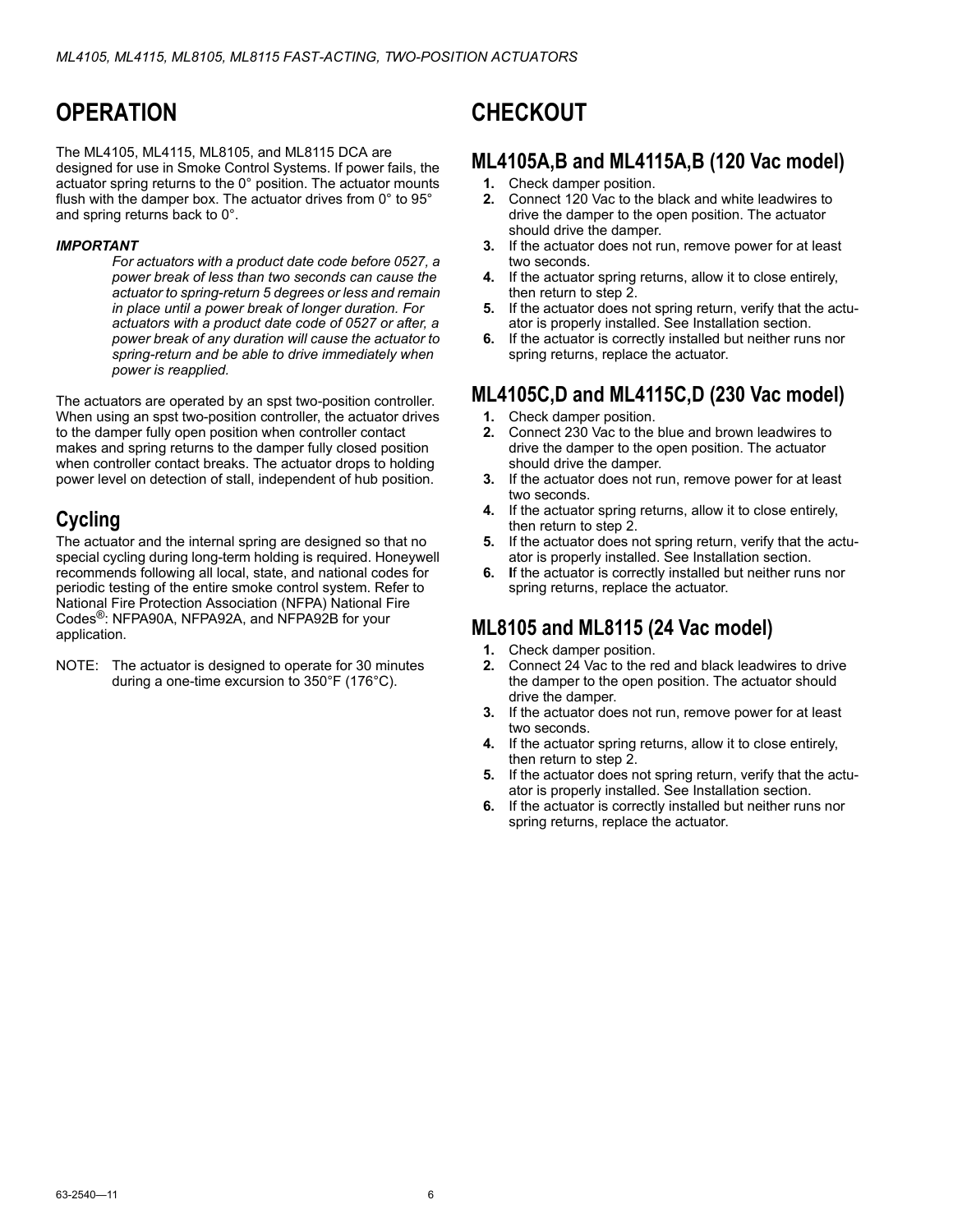- D
- $\mathsf F$
- Montageanweisung<br>Instructions d'Installation<br>Istruzioni per l'Installazione  $\mathbf{I}$
- $\sf NL$ Installatievoorschrift
- DK Installasjonsinstruks
- ${\sf N}$ Installationsinstrukioner
- **SF** Asennusohje
- Installations Instrukioner  $\mathbf S$
- Ė Instrucciones de montage